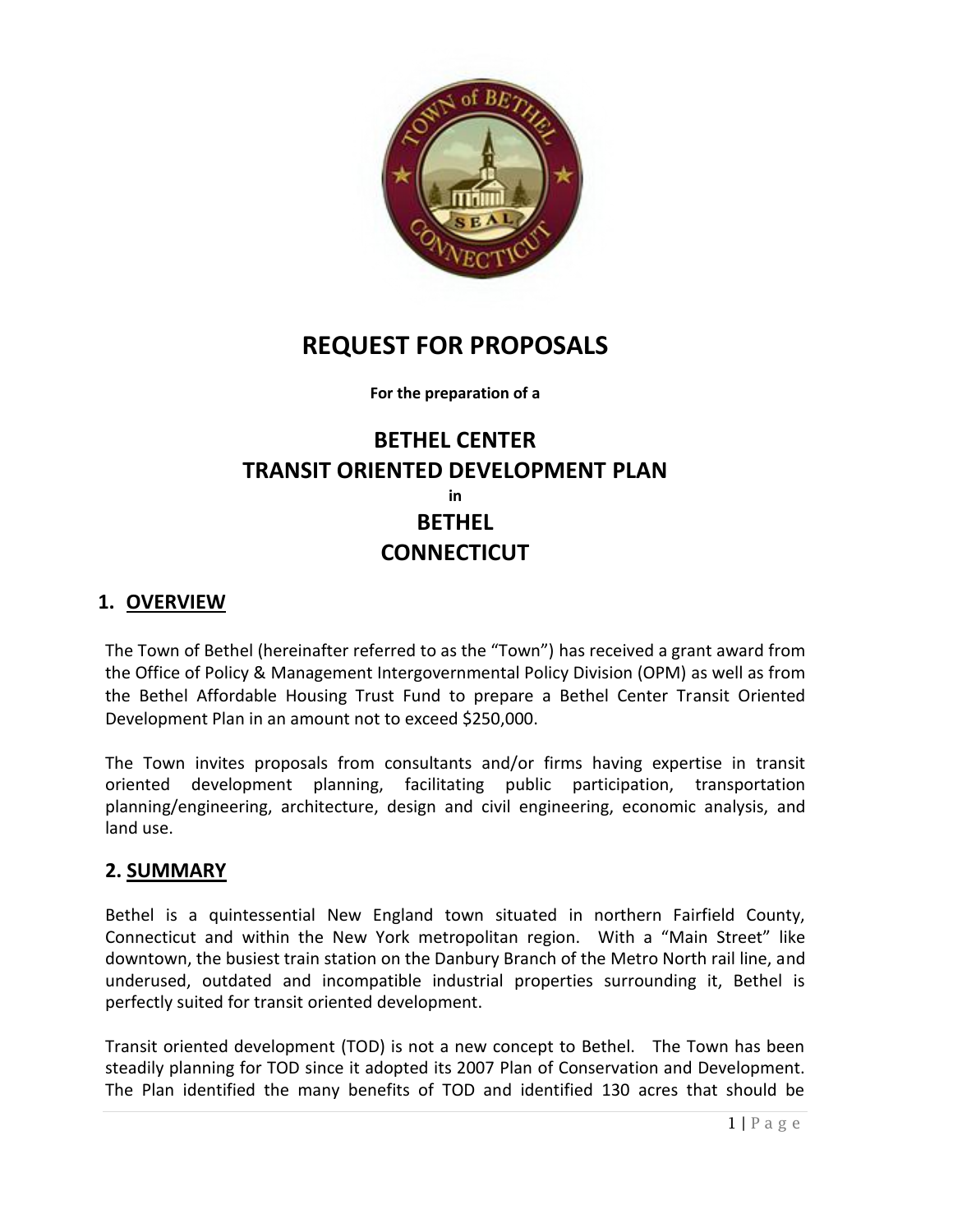considered as its potential boundary. In 2010, the Town and the Housatonic Valley Council of Elected Officials, now known as the Western Connecticut Council of Governments, prepared a TOD feasibility study for Bethel. The Plan provided a better understanding of the development potential, economic impact, and other technical components for planning for TOD and provided a forum to inform and educate the public. However, it was a framework that was meant to be built upon with a more comprehensive Plan.

## **The following are several important elements that must be addressed in this new Plan:**

## **Downtown Integration**

Most important in this effort is that the Plan must incorporate the existing village center areas into the TOD planning area. The projected TOD area encompasses land to the east and west of the rail line with adjacent historic residential neighborhoods and distinct and established core commercial areas on Greenwood Avenue and Grassy Plain Street. A goal of the study will be to seamlessly integrate the new TOD area with these existing downtown commercial corridors both physically and economically. Development should serve to support and enhance the existing downtown areas so determining the right mix of new residential and commercial uses and density allowances is critical.

## **Density of Development**

Related to the above, the Plan should determine the proper uses and density of development for residential and commercial components within the TOD. With a large area identified for TOD there are established neighborhoods where TOD must integrate with and transition from in terms of use, bulk, form, height, architecture, landscaping, and streetscape. Looking at the context of each area as it relates to density and use will be critical. Visualization tools and design concepts will be most helpful in this effort. The plan must also look at density as it relates to economic viability. To be attractive to the development community the economics of density must work.

# **Affordable Housing**

As this plan is partially funded through a grant from the Bethel Affordable Housing Trust Fund, providing affordable housing is a primary objective of this planning project. The Town would like careful consideration given to incorporating an Incentive Housing Zone Overlay (Connecticut General Statutes 8-13m-x) and accompanying zoning regulations into the implementation plan. The Town recognizes the importance of providing affordable housing in centralized locations where services and infrastructure are in place. It also recognizes the need of such housing and its benefit in various population groups. The Town further recognizes that any commitment to providing affordable housing will likely require higher density housing within the TOD.

### **Sewer**

Sewer demand, capacity limits and infrastructure are issues that will require careful consideration as well. The Town has an inter-local agreement with the City of Danbury to pump sewerage into their treatment facilities. While there appears to be sufficient capacity at this time to manage new TOD, sufficient study must be completed to identify any challenges and offer recommendations.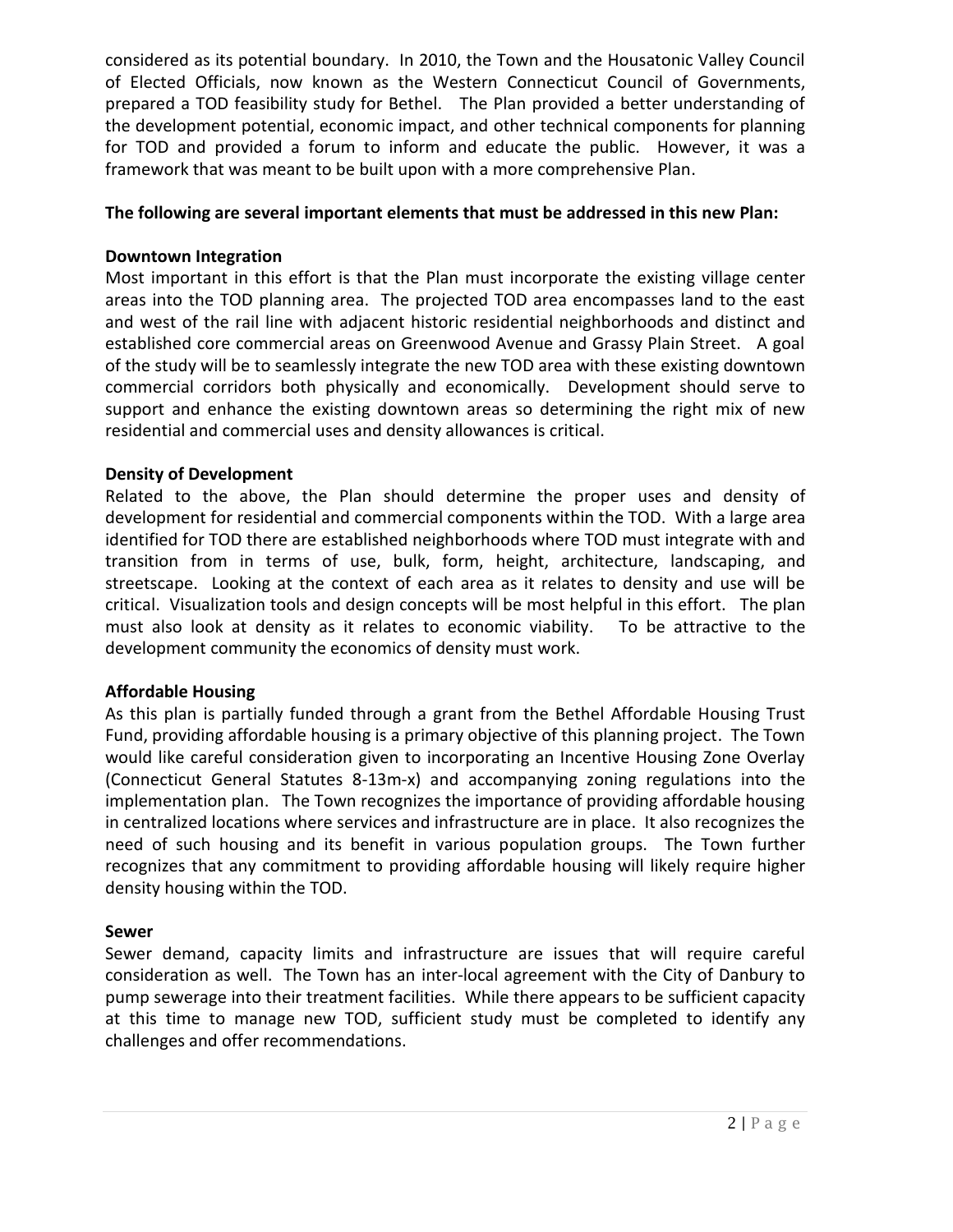#### **Common Elements**

To properly implement TOD, there must be clear identification on what common elements are necessary for orderly development and to assign responsibility to the proper party for their implementation. The common elements include sidewalks, access points, parking lots, plazas, parks, pedestrian rail access, streetscape and other pedestrian friendly amenities that provide connection or may be shared within the TOD.

#### **Traffic**

A review of TOD's impact on the road network must also be evaluated to determine what improvements may be necessary to ensure safe and convenient travel throughout the downtown area.

#### **Public Participation**

Lastly, a key objective of this new Plan will be to engage the public, stakeholders, elected officials, and the development community; and encourage participation throughout the planning process. The end result would be the creation of a clearly outlined road map, guidelines, and regulatory framework to facilitate its implementation that is built on community consensus.

### **Previous Planning Documents**

The following links provide the necessary background to help interested parties better understand what planning has occurred to date, what planning remains to be done, what the Towns goals are for the TOD Plan and process. It is strongly recommended that interested parties review each of the following:

### **The following documents can be found at:**

2015 TOD Planning Grant Award

[http://www.bethelct.gov/filestorage/1190/136/8405/Bethel\\_Planning\\_Grant\\_Award\\_OPM](http://www.bethelct.gov/filestorage/1190/136/8405/Bethel_Planning_Grant_Award_OPM_-_2015.pdf)  $-2015.pdf$ 

2014 TOD Planning Grant Application

[http://www.bethel-ct.gov/filestorage/1190/136/8405/Bethel%2C\\_CT\\_-](http://www.bethel-ct.gov/filestorage/1190/136/8405/Bethel%2C_CT_-_TOD_Plannning_Grant_Application_2014.pdf) TOD Plannning Grant Application 2014.pdf

2011 Downtown Parking Supply and Demand

[http://www.bethel-ct.gov/filestorage/1190/136/8405/Bethel\\_Dowtown\\_Parking\\_Study\\_-](http://www.bethel-ct.gov/filestorage/1190/136/8405/Bethel_Dowtown_Parking_Study_-_2011.pdf) [\\_2011.pdf](http://www.bethel-ct.gov/filestorage/1190/136/8405/Bethel_Dowtown_Parking_Study_-_2011.pdf)

2010 Bethel Rail Station Transit Oriented Development Study (see pgs. 66-73) [http://www.bethel-ct.gov/filestorage/1190/136/8405/Bethel\\_March\\_2010\\_-](http://www.bethel-ct.gov/filestorage/1190/136/8405/Bethel_March_2010_-_TOD_STUDY.pdf) [\\_TOD\\_STUDY.pdf](http://www.bethel-ct.gov/filestorage/1190/136/8405/Bethel_March_2010_-_TOD_STUDY.pdf)

2007 Bethel Plan of Conservation and Development [http://www.bethel-ct.gov/filestorage/1190/136/8405/Bethel\\_2007\\_POCD.pdf](http://www.bethel-ct.gov/filestorage/1190/136/8405/Bethel_2007_POCD.pdf)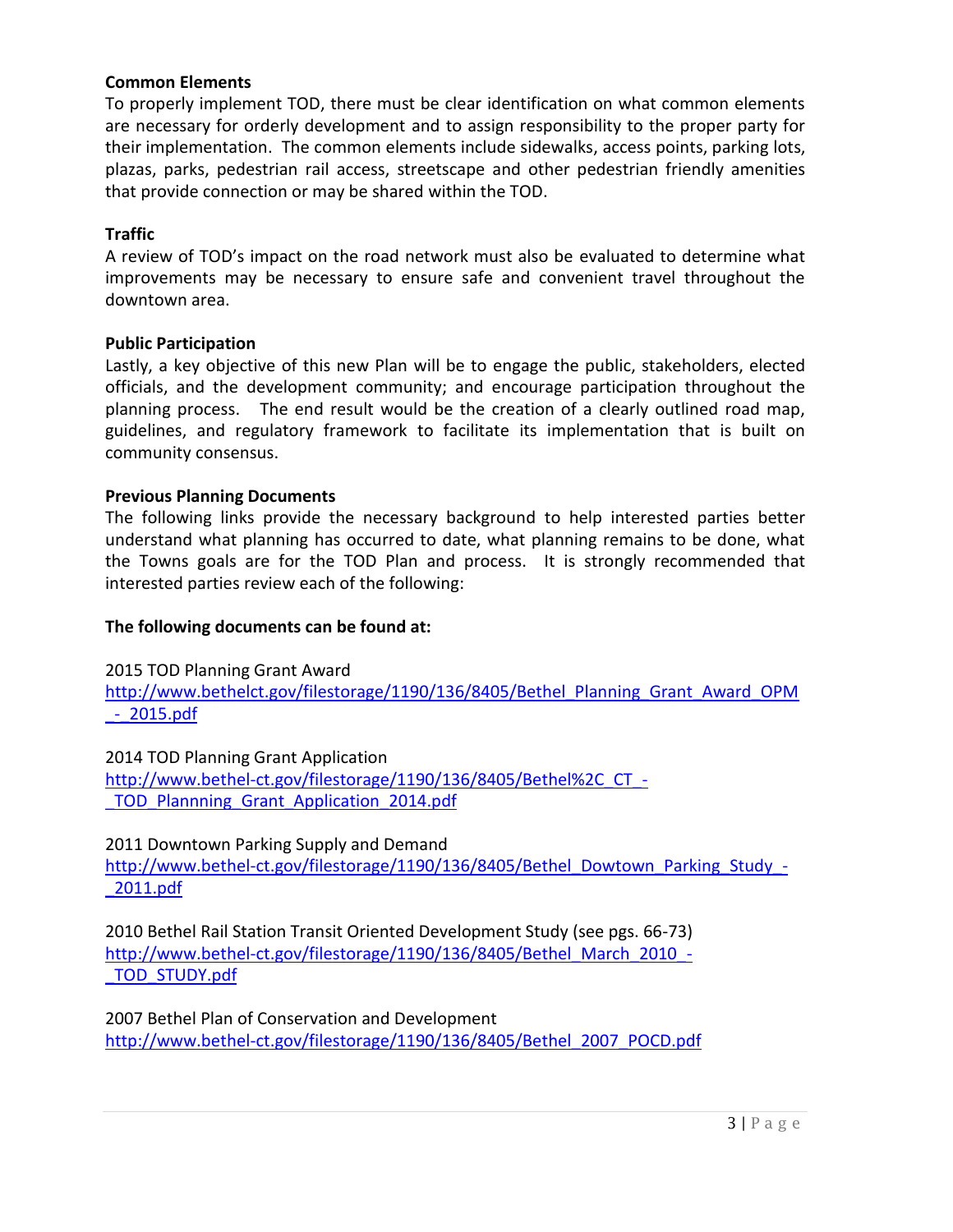## **Time to Completion**

The Town has been planning for TOD for several years, engaging property owners within the area and the development community in conversation about the potential for redevelopment. With that, and as the economy improves, the Town has seen heightened interest in TOD and several conceptual proposals and one formal application for development have been presented to the Planning & Zoning Commission in the past several months.

The Town wants to ensure there is ample time for the TOD planning process to take place; however, the reality of strong development interest and the state of the economy are also considerations. The Town's goal would therefore be to complete the study in a nine (9) to twelve (12) month period and sooner if feasible.

# **3. SCOPE OF WORK & DELIVERABLES**

Presented below are the specific tasks and deliverables for this project. The tasks listed are meant to represent the minimum required end products. All responders to the RFP are encouraged to present their approach to meet the needs described in this RFP and the general scope of work.

# **SPECIFIC TASKS:**

# **1. Engaging Stakeholders**

- a. Preparation
- b. Interviews and Meetings

# **2. Technical Analysis**

- a. Transportation
- b. Sewer Analysis
- c. Environmental Analysis
- d. Economic/Market / Build-out Analysis
- e. Interim Report

# **3. Planning Charrette**

- a. Preparation
- b. Charrette Week

# **4. TOD Implementation Plan**

- a. Draft
- b. Final Report

The process and deliverables for Bethel's TOD planning grant should be based on a balanced mixture of public input and technical analysis, design creativity and planning skill. Public input is designed to build buy-in and ownership from stakeholders, property owners and residents. The technical analysis is designed to address critical questions and provide a factual baseline for the TOD Vision and Implementation Plan. Below is a description of the proposed intended process and deliverables.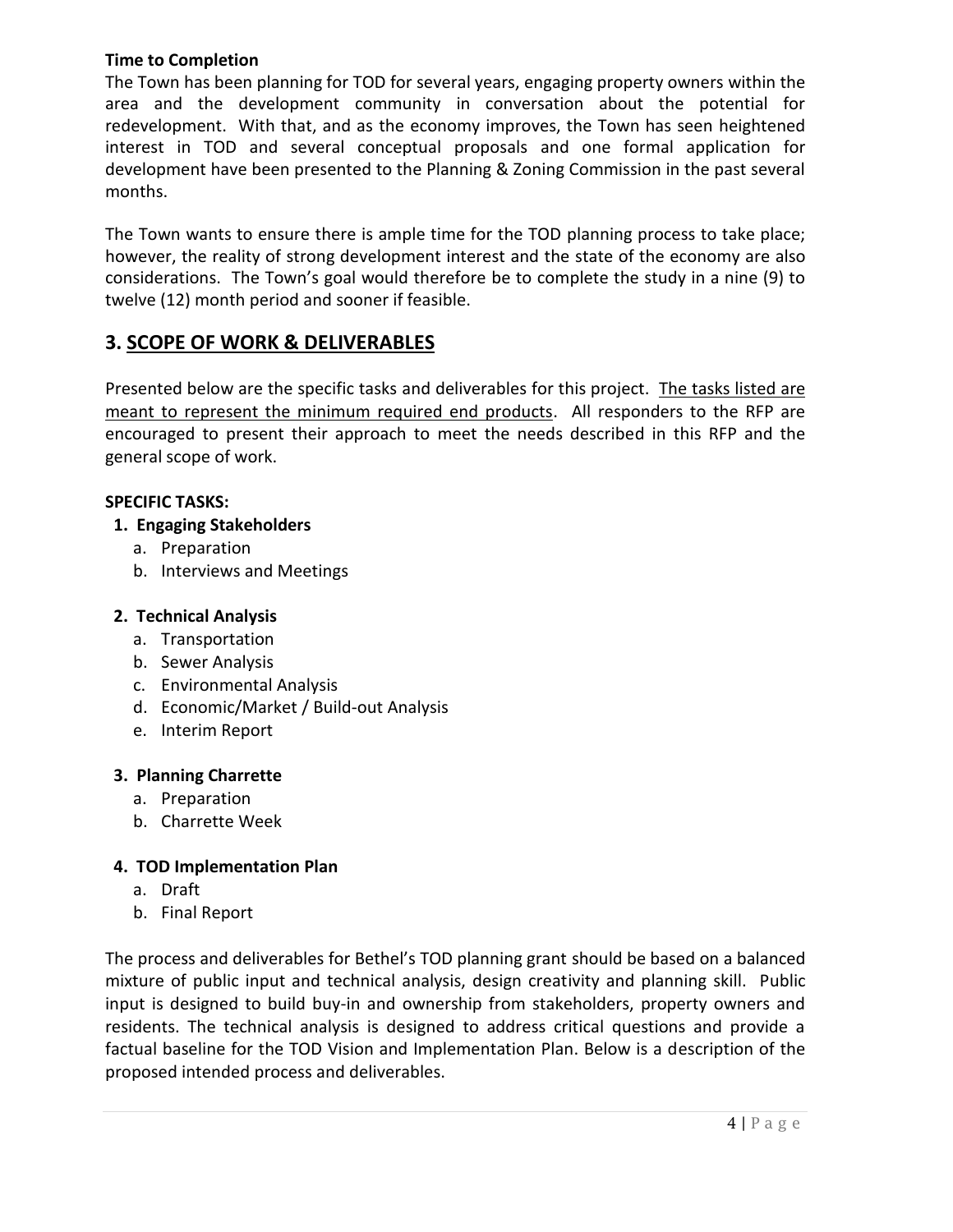*Task 1: Listening to the Community/Engaging Stakeholders* – The first step in the process will be a series of interviews and a public information meeting to identify stakeholders' and public's perceptions and attitudes with regard to the TOD concept.

*Deliverable*: A shared set of planning principles to guide the remainder of the process.

*Task 2: Technical Analysis* – Concurrently, the project will focus on five technical areas: Transportation, Sewer Capacity, Environmental, and Market and Build-out Analysis.

- $\bullet$ **Transportation** – Data will be refreshed and updated to examine access, mobility, parking and circulation issues and needs of all modes. The design of proposed train station improvements will be examined for their support of the TOD goals.
- **Sewer Analysis** Data will be gathered to assess capacity and delivery systems and to ensure that the existing capacity and current disparities in peak flow at the three pump stations can be addressed in order to provide sufficient capacity and flow controls for TOD.
- **Environmental Analysis –** While a general analysis of the environmental conditions  $\bullet$ has been performed, a more detailed soils analysis will be necessary to determine the extent and location of wetlands. Furthermore, the limits of the 100 year flood plan will be established by use of mapping data available from FEMA.
- **Economic/Market Analysis** Data gathering will focus on examining likely market  $\bullet$ demand for commercial and residential uses within the next 5-10 years, based on population change, demographic shifts, lifestyle preferences, and consumer preferences.
- $\bullet$ **Build out-Analysis -** Based on data collected, and discussion with the committee, the consultant will develop a tabular listing of developable land/buildings by acreage/gross area, type of use, and potential parking demand. It will include underutilized parcels/buildings with infill potential in this analysis. This information will help inform the market study and be used later in the study process to help set the context for discussion of the options for a future development scenario for the TOD area.

*Deliverable*: The information gathered will be synthesized into an interim report that will be used during the Charrette to inform the public of the draft vision and plan.

*Task 3: Planning Charrette* – The Charrette will bring together planning, transportation, market analysis, and engineering expertise with the public to draft a vision plan for Bethel's TOD. The Charrette will include public meetings, hands-on public design sessions, interviews, and technical meetings that will further engage the community. There will be specific meetings with special interest groups to address any discrepancies between technical analysis and the public's vision. Hands-on design sessions will focus participants on the specific character of the TOD area and its integration with neighborhoods and downtown. Through the Charrette, the TOD Plan for Bethel will be created on-site and with transparently providing a strong foundation for community ownership and understanding.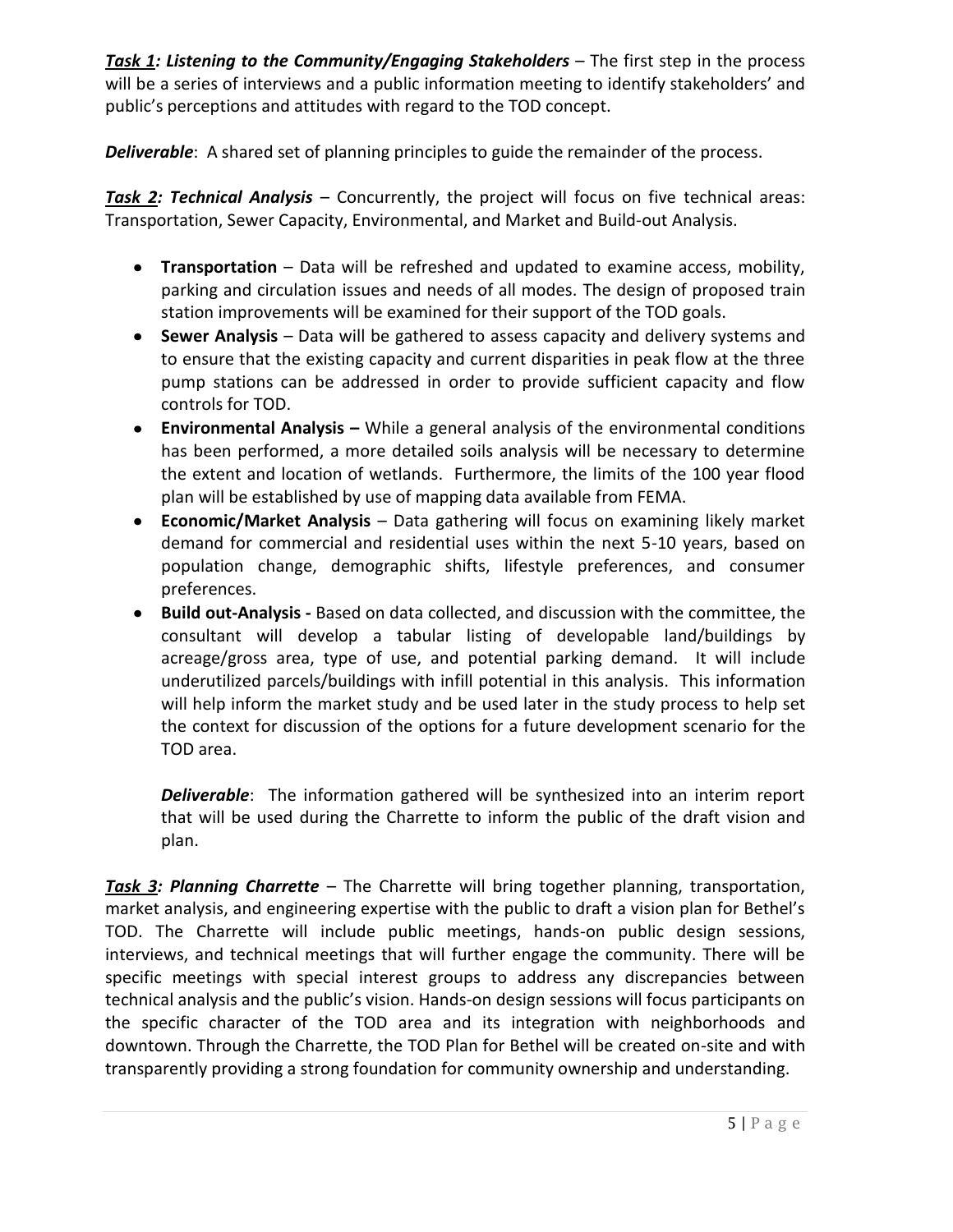*Deliverables*: The Charrette will produce:

- The Vision that reflects and identifies the community priorities and lays the foundation for the TOD Plan;
- The Plan's policy framework, including land use, regulatory, transportation, economic development, and engineering recommendations;
- TOD area schematic illustrative site plans and architectural renderings.

*Task 4: The TOD Plan* – At the end of the Charrette all the elements will be in place to enable the preparation of the Bethel's TOD Plan. The Plan will include recommendations for:

- **Land Use and Urban Design**: Appropriate and site specific uses, size, height, location  $\bullet$ and design of buildings; Densities and preferential location of residential and commercial uses in relationship to existing residential neighborhoods, proximity to the train station, and downtown; Details on the design of common area (including location, development and maintenance responsibilities);
- **Regulations:** Guidelines to develop new zoning regulations;
- **Transportation**: Accommodating future traffic demand while maintaining the quality of the pedestrian and bicycling environments; street and sidewalk design; access, mobility, parking and circulation, and rail service;
- **Economic Development**: Strategies and tactics to strengthen the economic performance of the TOD area and downtown; and
- **Implementation**: Steps for the orderly development of the TOD.

*Deliverable*: The TOD Plan

# **4. FORMAT FOR PROPOSAL**

The proposal must contain the following information:

a. Letter of interest, followed by information on the firm including description of current workload, also if available brochures for both the firm and proposed sub-consultants.

b. Statement summarizing the experience of the firm and proposed sub-consultants with similar transportation planning, including at least three references and summaries of comparable projects (type, scale and scope) demonstrating knowledge and expertise.

c. Detailed statement describing the organizational framework for this project, including clear identification of the lead firm, project manager and sub-consultants, the roles and responsibilities of each sub-consultant, identification of any disadvantaged business enterprise (DBE) contractor, and disclosure of any shared interests among the firm and proposed sub-consultants, such as parent-subsidiary, joint ventures, formal affiliations, etc.

d. No disadvantaged business enterprise (DBE) contract percentage is specifically required, but is encouraged, for this planning project. If included, attach proof of Connecticut DBE Certification.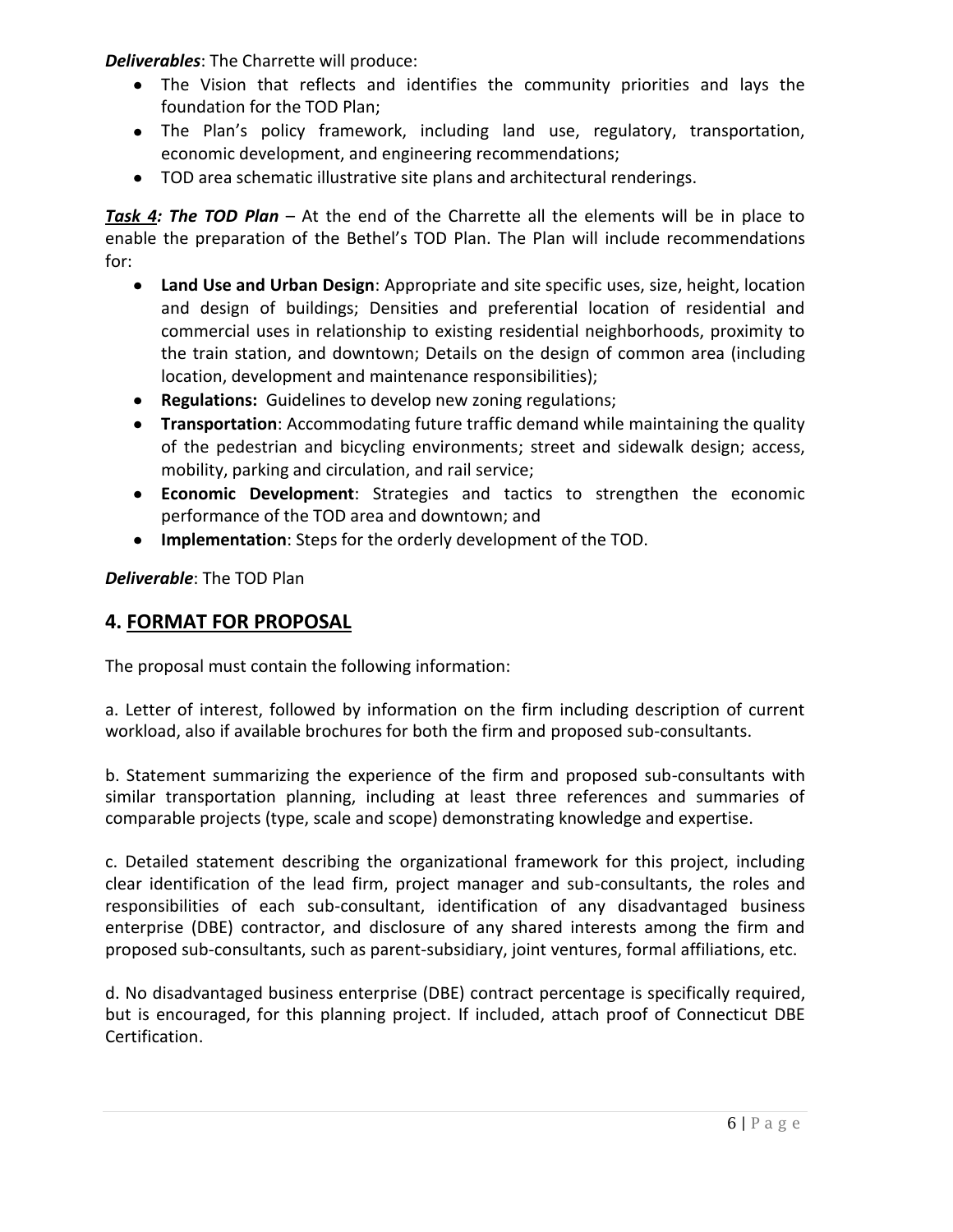e. Narrative that describes the suggested study approach and addresses the goals and objectives stated in the scope of work, followed by resumes of key personnel to be assigned to this project and the amount of time they will devote to project activities.

f. Scheduling, followed by rates, person-hour estimates and a total fee, the total to be a not to exceed dollar amount for completing all aspects of this planning project.

# **5. SELECTION PROCEDURES**

Responses to this RFP will be evaluated by the selection committee in accordance with the following criteria:

- 1. Technical competence of the consultant and subcontractors.
- 2. Qualifications of key personnel assigned to this project.
- 3. Experience with previous Transit Oriented Development planning projects.
- 4. Demonstration of understanding of study objectives.
- 5. Thoroughness, creativity, and clarity of suggested approach.
- 6. Knowledge of relevant federal and state procedures.
- 7. Experience and success with comparable projects.
- 8. Ability to meet expected project timelines and completion target date.

9. The selection committee reserves the right to rank firms based upon their written proposals only without an interview phase.

10. The Town may negotiate to refine the scope of services and reach agreement on details as to terms and fees for professional services.

11. The Town reserves the right to terminate negotiations at any time and commence negotiations with the next most qualified firm.

# **6. OTHER REQUIREMENTS**

# **a. INQUIRIES**

Questions regarding this Request for Proposals (RFP) should be directed in writing to Steve Palmer, Planning & Zoning Director at the address noted above, or via email to palmers@bethel-ct.gov.

# **b. SIGNATURE REQUIREMENTS**

Proposals must be signed by a representative of the firm having legal authority to contract on behalf of the firm. Proposals will be treated as bona fide offers and must remain open for a period of 90 days from the closing date for submissions.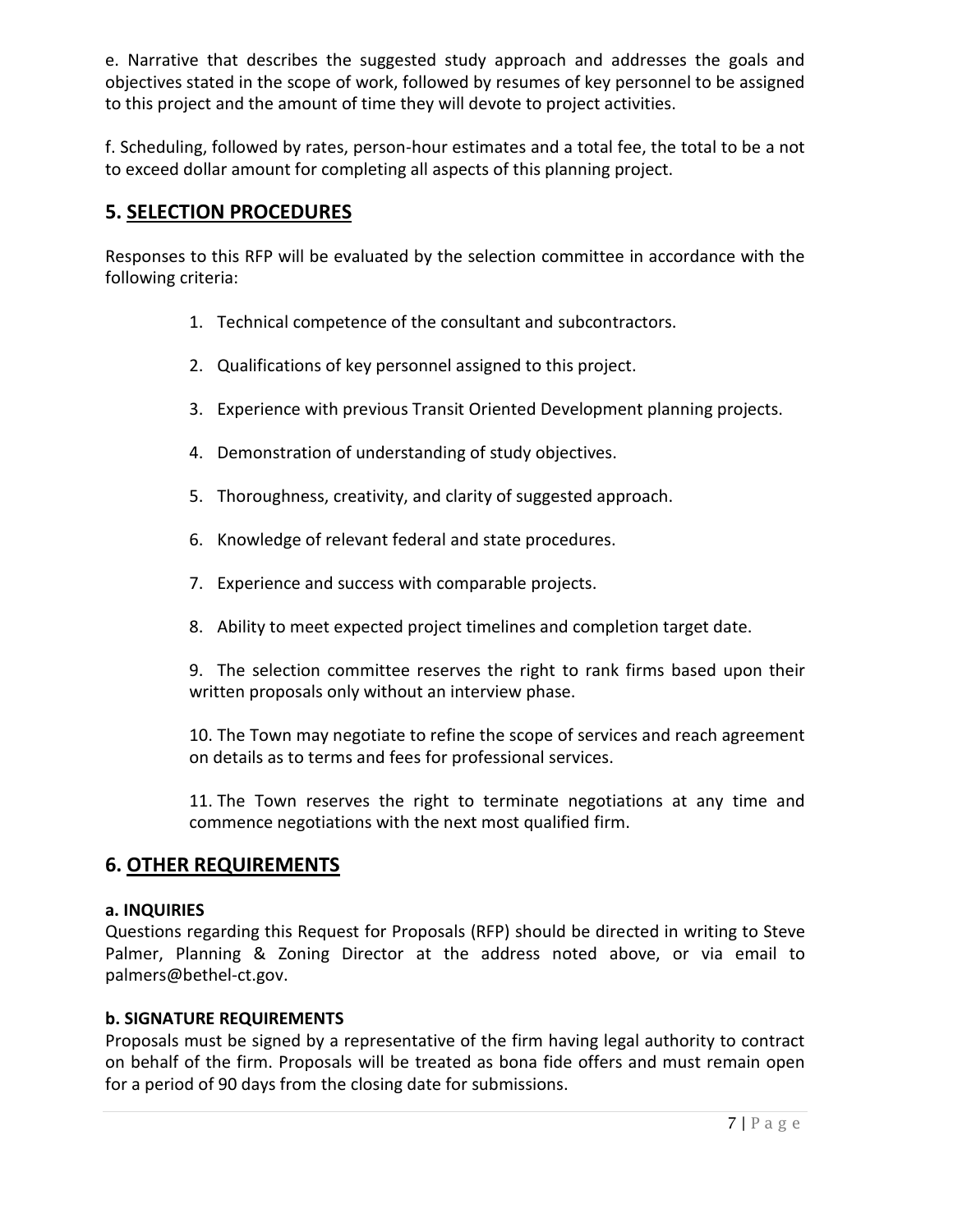### **c. STATEMENTS OF QUALIFICATIONS**

Qualifications statements from consortia, joint ventures or teams will be accepted. In such cases, a lead firm must be identified for contracting purposes. A qualifications statement must be prepared for each member of the consortia, joint venture or team, and each qualifications statement should clearly identify the lead firm.

The lead firm should have sufficient experience and expertise to conduct or supervise all facets of the proposed project, and the lead firm will be legally responsible to the Town for performance of the total contract.

Also, the lead firm must have sufficient resources to carry out the contractual responsibilities of the consortium, joint venture or team; and the lead firm must conduct at least fifty one percent (51%) of the total work awarded under any contract issued as a result of this RFP.

Please note that firms that are subsidiaries or affiliates of another may not rely on the experience, expertise or resources of its parent firm to meet these requirements.

## **d. EQUAL EMPLOYMENT AND NONDISCRIMINATION**

All contracts awarded as a result of this RFP are subject to Section 4a-60 of the Connecticut General Statutes, nondiscrimination and affirmative action provisions in contracts of the state and political subdivisions other than municipalities. Contracts also are subject to all other applicable state and federal laws concerning civil rights, nondiscrimination and equal opportunities for employment.

### **e. REJECTION RIGHTS**

The Town reserves the right to reject any and all proposals received in response to this RFP. The Town also reserves the right to cancel this RFP at any time and to reissue this or a substitute RFP at a later date.

### **f. COST OF PROPOSAL PREPARATION**

All costs associated with any response to this RFP, including the development of qualifications statements and participation in the selection process, are the sole responsibility of the respondent firms.

The Town will not reimburse any firms for such costs nor will any successful firms be permitted to negotiate such costs as part of any contract or agreement with HVCEO.

### **g. PROHIBITED INTEREST**

No member, officer or employee of the Town, or member of a local public body having jurisdiction within the Town, during his or her tenure or one year thereafter, shall be permitted to share in, have interest in or benefit from, directly or indirectly, any contract or agreement resulting from this RFP.

### **h. OTHER**